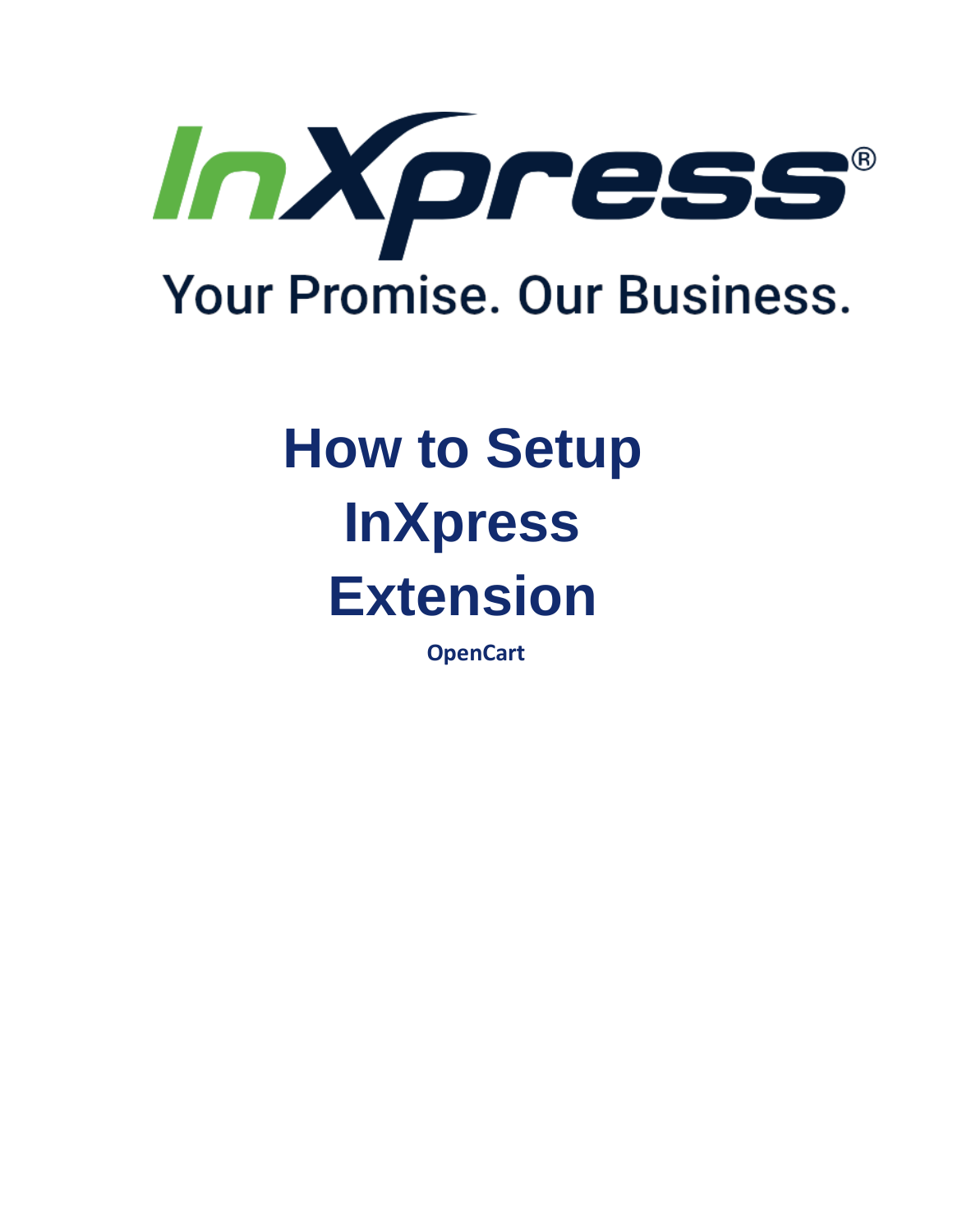

| <b>Department</b> | $IT - SOP$            |       | <b>Document</b><br>No. | OP-IT-IN-SOP 6.3.22.v1.0 |     |
|-------------------|-----------------------|-------|------------------------|--------------------------|-----|
| Prepared by:      | <b>Gareth Howells</b> | Date: | 6/3/2022               | Supersedes:              | N/A |
| Reviewed by:      | Justin Kay            | Date: |                        |                          |     |
| Approved by:      | Justin Olsen          | Date: |                        |                          |     |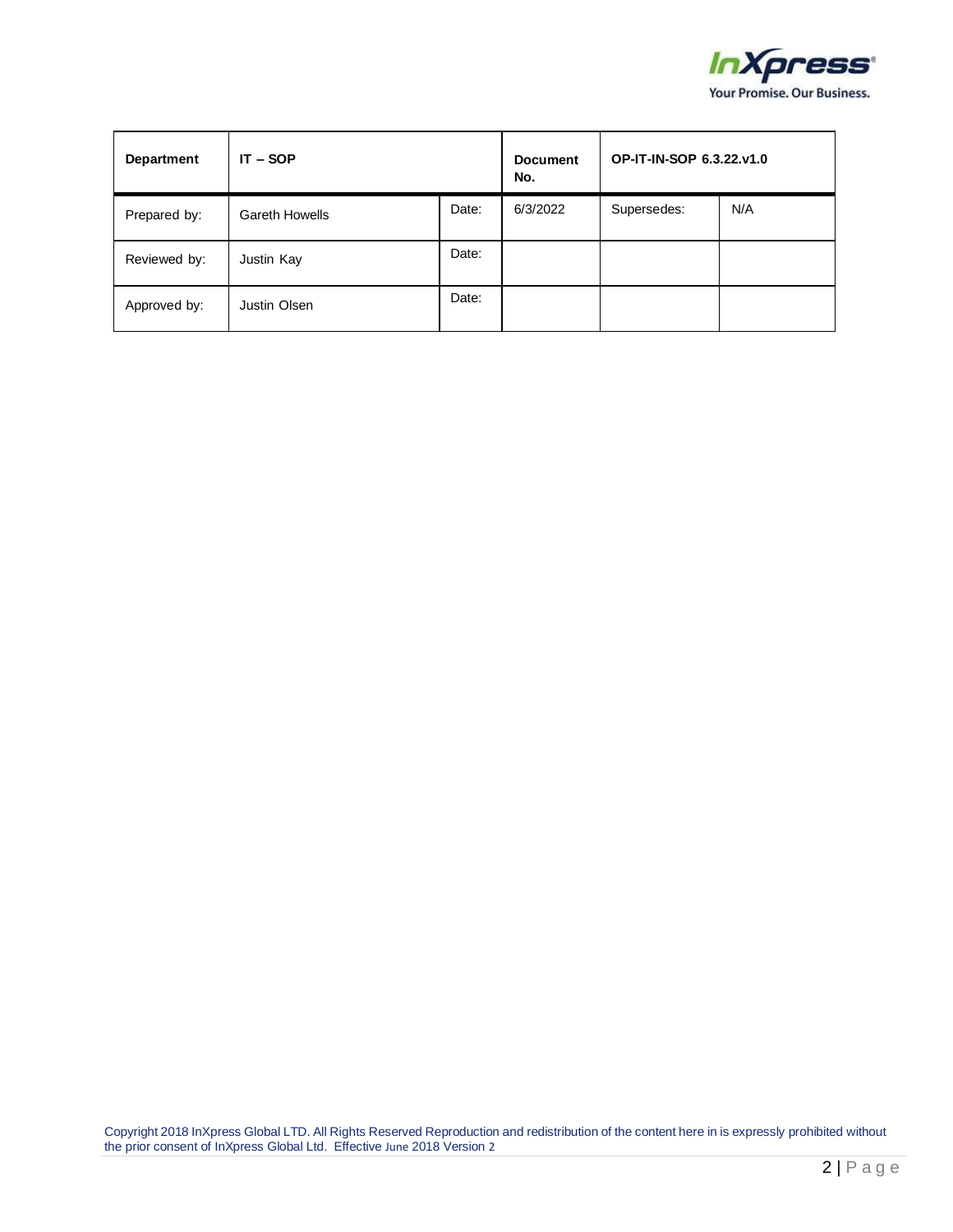

#### **Table of Contents**

| <b>Installation</b>            | Page 4 |
|--------------------------------|--------|
| <b>Setting up InXpress App</b> | Page 5 |
| <b>InXpress Portal Setup</b>   | Page 8 |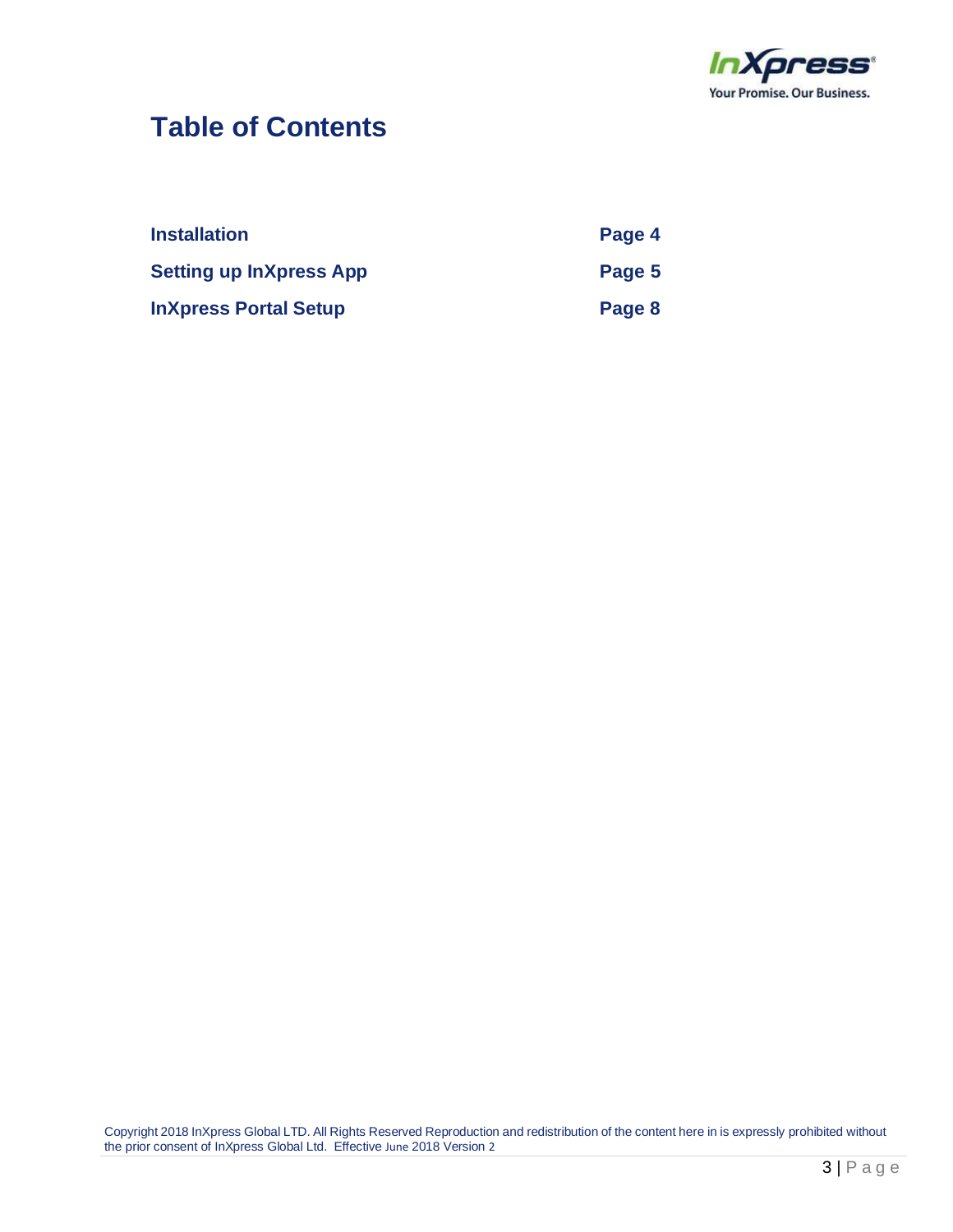

## InXpress App Installation

- 1. Download InXpress App
	- a. Keep file zipped and do not change the name.
- 2. Select Extensions -> Installer

| opencart                           |                                                |                          |          |                   |             |  |
|------------------------------------|------------------------------------------------|--------------------------|----------|-------------------|-------------|--|
| $\equiv$ NAVIGATION                | Extension Installer Home > Extension Installer |                          |          |                   |             |  |
| <b>2</b> Dashboard                 |                                                |                          |          |                   |             |  |
| Catalog                            | $\rightarrow$                                  | + Upload your extensions |          |                   |             |  |
| <b>R</b> Extensions                |                                                | Upload your extensions   |          |                   |             |  |
| » Marketplace                      |                                                |                          |          |                   |             |  |
| » Installer                        |                                                | * Upload File @          | L Upload |                   |             |  |
| » Extensions                       |                                                |                          |          |                   |             |  |
| » Modifications                    |                                                | <b>Install Progress</b>  |          |                   |             |  |
| » Events                           |                                                |                          |          |                   |             |  |
| $\Box$ Design                      | $\rightarrow$                                  | Progress                 |          |                   |             |  |
| $\blacktriangleright$ Sales        | $\rightarrow$                                  | Install History          |          |                   |             |  |
| & Customers                        | $\rightarrow$                                  |                          |          |                   |             |  |
| <> Marketing                       | $\rightarrow$                                  | Filename                 |          | <b>Date Added</b> |             |  |
| <b><math>\bullet</math></b> System | $\rightarrow$                                  |                          |          |                   | No results! |  |
| <b>III</b> Reports                 | $\mathbf{v}$                                   |                          |          |                   |             |  |

3. Select the Upload button. Select the zip file and hit okay from the directory. If successfully installed you will see the below screen.

| Extension Installer Home > Extension Installer            |                   |                               |
|-----------------------------------------------------------|-------------------|-------------------------------|
| + Upload your extensions                                  |                   |                               |
| Upload your extensions                                    |                   |                               |
| Lupload<br>* Upload File <sup>@</sup>                     |                   |                               |
| <b>Install Progress</b>                                   |                   |                               |
| <b>Progress</b><br>Success: You have modified extensions! |                   |                               |
| <b>Install History</b>                                    |                   |                               |
| <b>Filename</b>                                           | <b>Date Added</b> | <b>Action</b>                 |
| InXpressShippingExtension-OC3.ocmod.zip                   | 03/06/2022        | 會                             |
|                                                           |                   | Showing 1 to 1 of 1 (1 Pages) |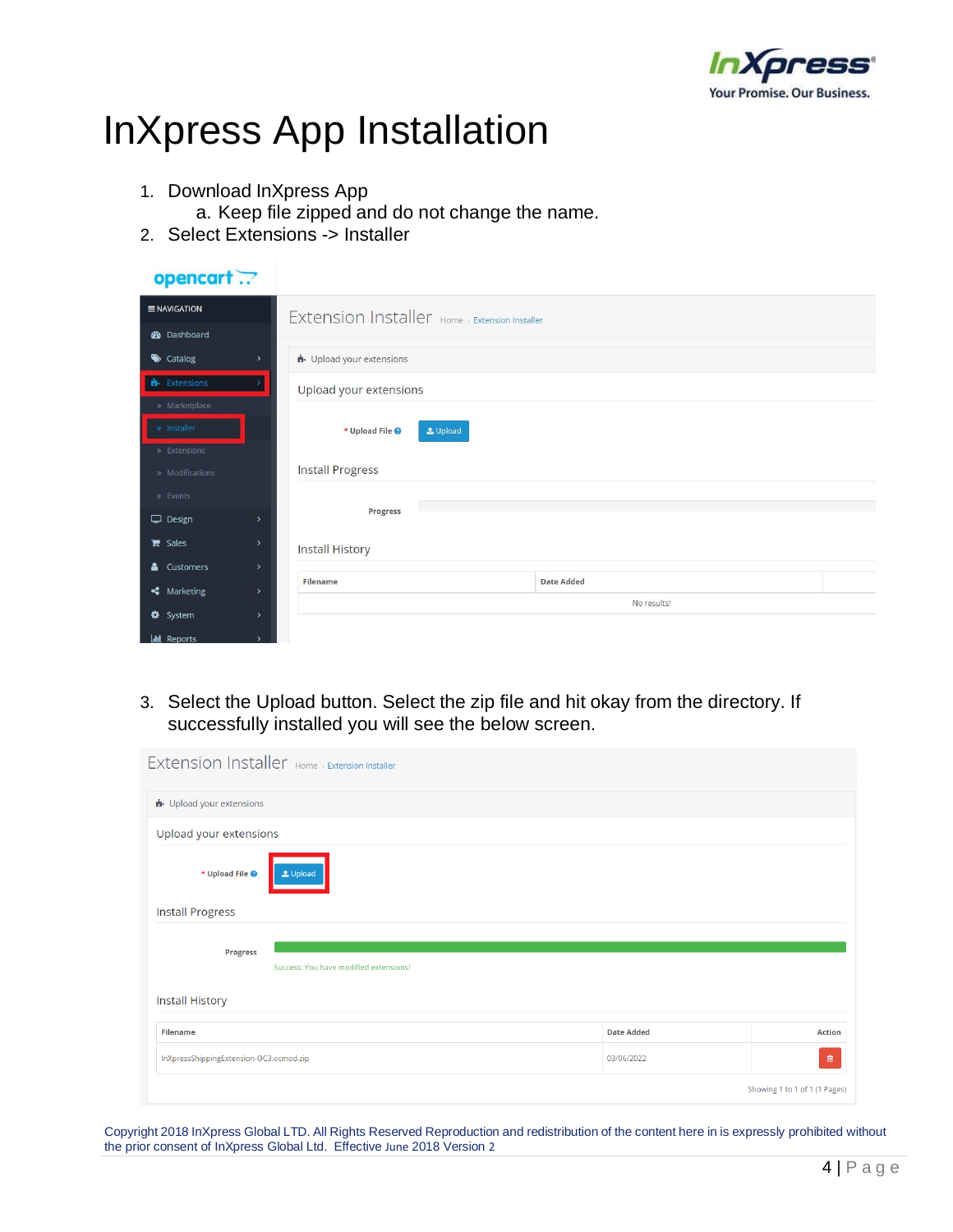

### InXpress Plugin Setup for OpenCart

4. Once the app has been installed, select Extensions -> Extensions -> Select the drop down box -> Shipping



5. Scroll down until you see InXpress Shipping Rates. Select the Green button to install.

| <b>Shipping Method</b>         | <b>Status</b>   | <b>Sort Order</b> | <b>Action</b> |
|--------------------------------|-----------------|-------------------|---------------|
| Australia Post                 | Disabled        |                   | ۰             |
| EC-Ship                        | <b>Disabled</b> |                   | ۰             |
| Fedex                          | <b>Disabled</b> |                   | $\bullet$     |
| Flat Rate                      | Enabled         | 4                 | $\bullet$ 0   |
| <b>Free Shipping</b>           | <b>Disabled</b> |                   | $\bullet$     |
| <b>InXpress Shipping Rates</b> | Enabled         |                   |               |
| Per Item                       | <b>Disabled</b> |                   | $\bullet$     |
| Parcelforce 48                 | <b>Disabled</b> |                   | l o           |
| Pickup From Store              | <b>Disabled</b> |                   | ٥             |
|                                |                 |                   |               |

6. Once installed, select the edit option next to the install button.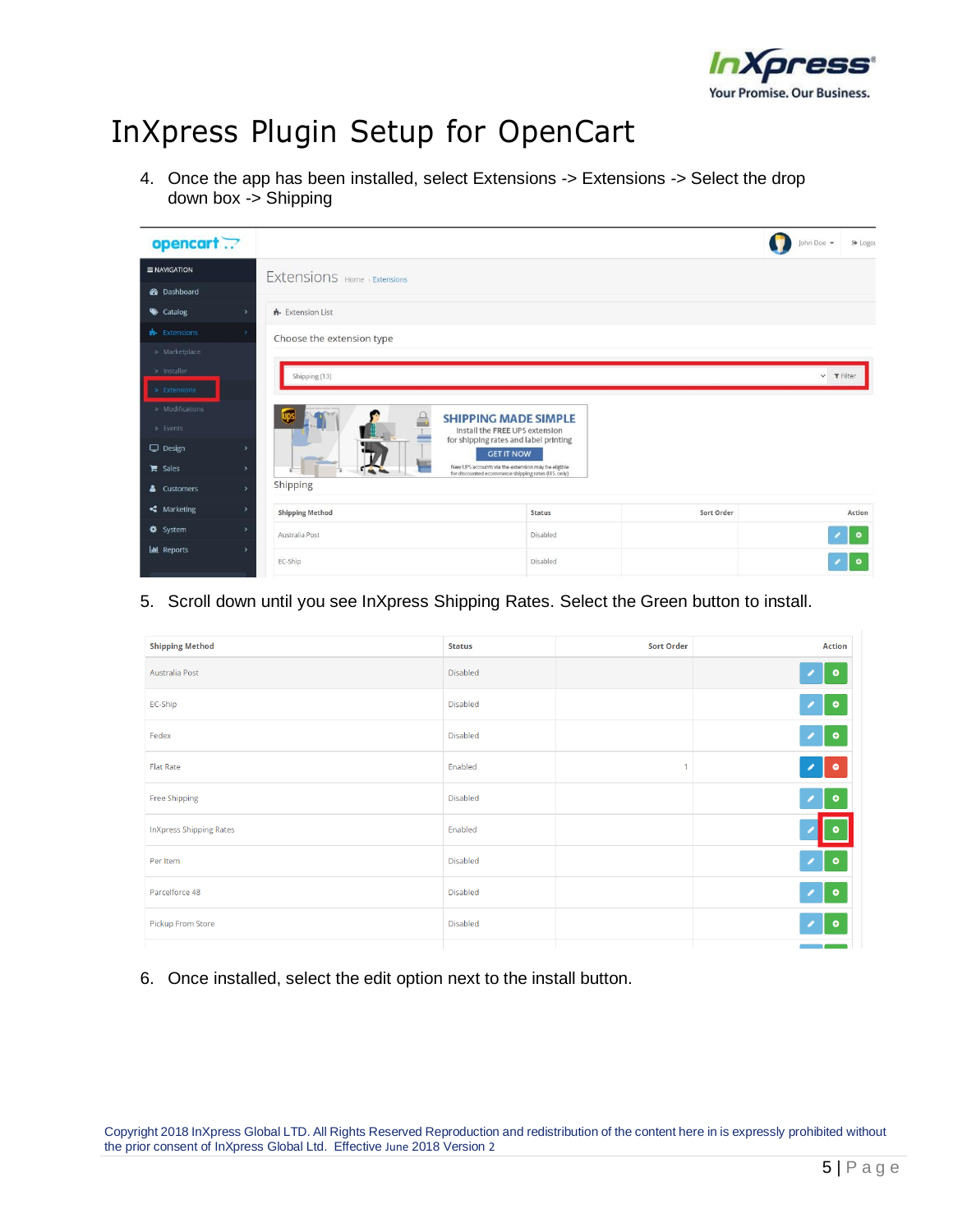

| Success: You have modified shipping! |                 |                   |                        |  |
|--------------------------------------|-----------------|-------------------|------------------------|--|
| <b>Shipping Method</b>               | <b>Status</b>   | <b>Sort Order</b> | <b>Action</b>          |  |
| Australia Post                       | <b>Disabled</b> |                   | $\bullet$              |  |
| EC-Ship                              | Disabled        |                   | $\bullet$ 0            |  |
| Fedex                                | Disabled        |                   | $\bullet$              |  |
| <b>Flat Rate</b>                     | Enabled         | $\mathbf{1}$      | v<br>$\bullet$         |  |
| <b>Free Shipping</b>                 | Disabled        |                   | $\bullet$<br>Uninstall |  |
| <b>InXpress Shipping Rates</b>       | <b>Disabled</b> |                   |                        |  |
| Per Item                             | Disabled        |                   | $\bullet$              |  |
| Parcelforce 48                       | Disabled        |                   | $\bullet$<br>v         |  |
| Pickup From Store                    | Disabled        |                   | $\sqrt{2}$ 0           |  |
| Royal Mail                           | Disabled        |                   | $\bullet$              |  |

7. On the next page, select the option InXpress Portal. Your first time select this option you will need to click the blue link "Open the InXpress Portal". You will be presented with a page to fill in information. Fill in all required fields and select save. Once this page has been submitted, reach out to your InXpress representative to activate your store with InXpress rates. Your Franchisee will also provide you with your InXpress account number needed for the next step.

| InXpress Shipping Rates Home > Shipping Extensions > InXpress Shipping Rates<br>日 |                                       |  |  |  |  |
|-----------------------------------------------------------------------------------|---------------------------------------|--|--|--|--|
|                                                                                   | Edit InXpress Shipping Rates Shipping |  |  |  |  |
| General<br><b>InXpress Portal</b><br>Origin Address<br><b>Shipping Carriers</b>   | Open the InXpress Portal              |  |  |  |  |

8. Select General. Enter in the InXpress Account Number received from your InXpress representative. Select the drop down box for Status and select Enabled. Select the blue save option in the top right.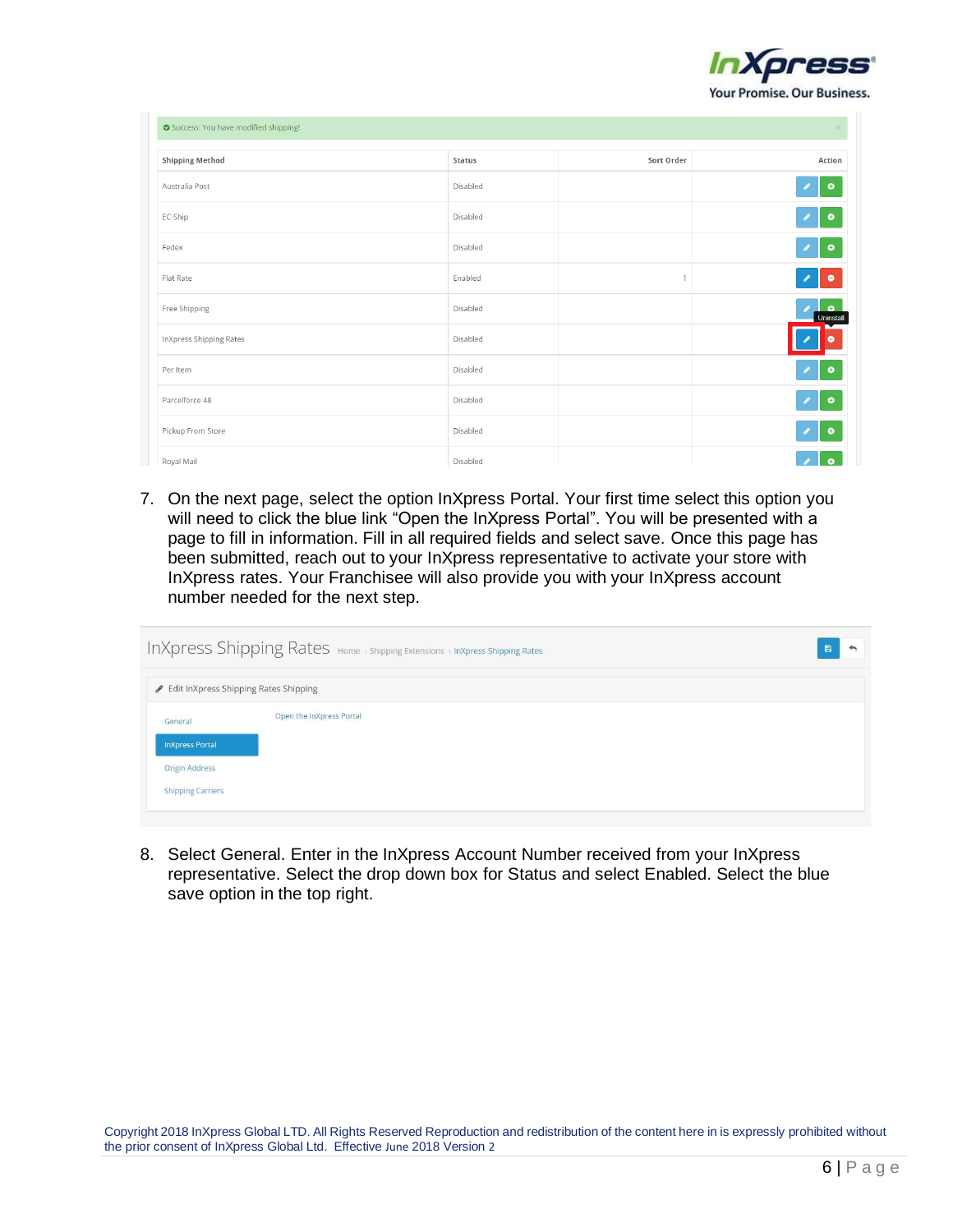

|                                                   | InXpress Shipping Rates Home > Shipping Extensions > InXpress Shipping Rates<br>B<br>ь |              |              |  |  |
|---------------------------------------------------|----------------------------------------------------------------------------------------|--------------|--------------|--|--|
| Edit InXpress Shipping Rates Shipping             |                                                                                        |              |              |  |  |
| General<br><b>InXpress Portal</b>                 | <b>InXpress Account</b><br><b>Number</b>                                               | 10000004     |              |  |  |
| <b>Origin Address</b><br><b>Shipping Carriers</b> | <b>Tax Class</b>                                                                       | --- None --- | $\check{ }$  |  |  |
|                                                   | <b>Status</b>                                                                          | Enabled      | $\checkmark$ |  |  |
|                                                   | <b>Sort Order</b>                                                                      | Sort Order   |              |  |  |

9. Select Origin address. Enter in your Origin Address. Select the blue save button in the top right.

| InXpress Shipping Rates Home > Shipping Extensions > InXpress Shipping Rates<br>日 |                        |                      |  |  |
|-----------------------------------------------------------------------------------|------------------------|----------------------|--|--|
| Edit InXpress Shipping Rates Shipping                                             |                        |                      |  |  |
| General<br><b>InXpress Portal</b>                                                 | <b>City</b>            | Salt Lake City       |  |  |
| <b>Origin Address</b>                                                             | <b>State</b>           | UT                   |  |  |
| <b>Shipping Carriers</b>                                                          | <b>Country</b>         | <b>United States</b> |  |  |
|                                                                                   | <b>Postal/Zip Code</b> | 84109                |  |  |

10. Select Shipping Carriers. Select the carriers you would like to display in your shopping cart. Select the blue save button in the top right.

| InXpress Shipping Rates Home > Shipping Extensions > InXpress Shipping Rates<br>图 |            |  |  |  |
|-----------------------------------------------------------------------------------|------------|--|--|--|
| Edit InXpress Shipping Rates Shipping                                             |            |  |  |  |
| General                                                                           | $\vee$ DHL |  |  |  |
| <b>InXpress Portal</b><br>Origin Address                                          | $V$ UPS    |  |  |  |
| <b>Shipping Carriers</b>                                                          |            |  |  |  |
|                                                                                   |            |  |  |  |